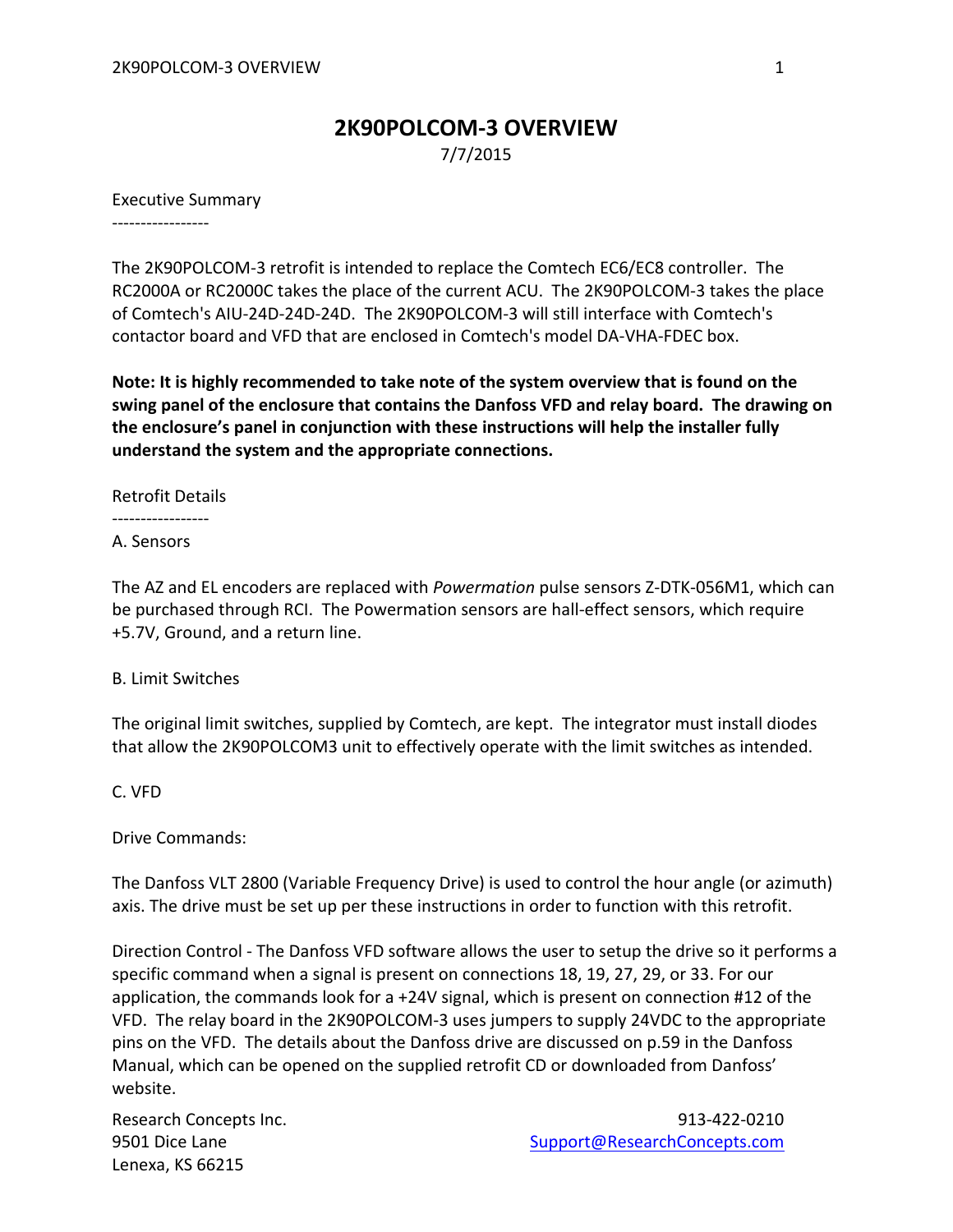1. To enter into the programming mode the user should press the Quick Menu and the '+' buttons simultaneously.

2. The screen will change to a set of numbers. The three numbers to the left indicate the memory location and the three numbers on the right indicate the command or setting. 3. Use the +/- buttons to scroll through the memory locations until '300' is displayed on the left side of the display.

4. To change the command or setting:

- a. Press "Change Data"
- b. Use the +/- buttons to change the value
- c. Press "Change Data" to set.

The VFD must be set up so these memory entries include the following data:

302 = 7 (This entry commands the drive to start the motor in the CW direction) 303 = 10 (This entry commands the drive to start the motor in the reverse or CCW direction)  $304 = 0$  (No command) 305 = 0 (No command) 307 = 0 (No command)

Once the data is set, the Danfoss drive should be power cycled by removing power for 15 seconds.

There will be wires between the 2K90POLCOM-3 and the Danfoss VFD on the following pins: Pin #12 - 24VDC Power Pin #18 - Drive CW Pin #19 - Drive CCW Note: If the motor drives in the wrong direction, simply reversing connections 18 and 19 will change the motor direction.

Speed Control:

The Danfoss VLT 2800 looks for a voltage from 0 to 10V on pin #53 to control the speed of the motor. The relay board in the 2K90POLCOM-3 box includes potentiometers that are used for this application. The potentiometer is wired to the Danfoss drive with these connections.

Power - Pin #50 (10 VDC) Wiper - Pin #53 (Speed control input) Ground - Pin #55 (Ground)

The user can adjust 'P4' to change the fast speed and 'P1' to change the slow speed on the hour angle (azimuth) axis.

Lenexa, KS 66215

Research Concepts Inc. **913-422-0210** 9501 Dice Lane [Support@ResearchConcepts.com](mailto:Support@ResearchConcepts.com)